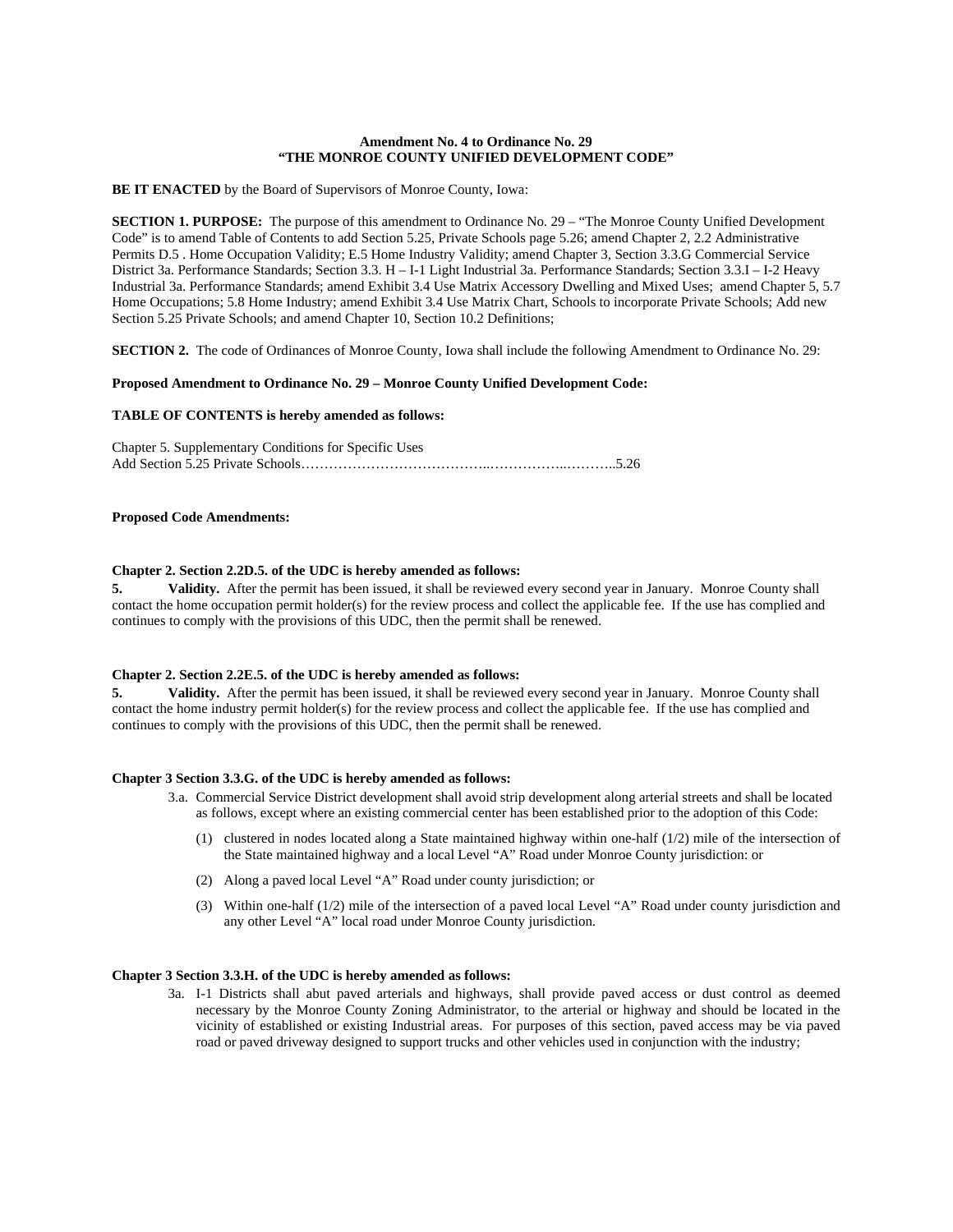## **Chapter 3 Section 3.3.I. of the UDC is hereby amended as follows:**

3.a. I-2 Districts shall abut paved arterials and highways, shall provide paved access to the arterial or highway and should be located in the vicinity of established or existing industrial areas. For purposes of this section, paved access may be via paved road or paved driveway designed to support trucks and other vehicles used in conjunction with the industry;

#### **Exhibit 3.4 of the UDC is hereby amended as follows:**

#### **Exhibit 3.4 Use Matrix**

| <b>Use</b>            | <b>Definition</b><br>(Excerpt)<br>See Sec. 10<br>For complete<br>description           | <b>Specific Use</b>                                         |                         |       |       |       |  |     |       |  |
|-----------------------|----------------------------------------------------------------------------------------|-------------------------------------------------------------|-------------------------|-------|-------|-------|--|-----|-------|--|
| Category              |                                                                                        | <b>Type</b>                                                 | <b>Zoning Districts</b> |       |       |       |  |     |       |  |
|                       |                                                                                        |                                                             | A-1                     | $A-2$ | $R-1$ | $R-S$ |  | I-I | $I-2$ |  |
| Accessory<br>Dwelling | Accessory dwelling<br>for business owner                                               | Dwelling for owner, his/her<br>parents or lineal descendant |                         |       |       |       |  |     |       |  |
| Mixed Use             | Any type of residential<br>unit in conjunction with<br>one or more commercial<br>uses. | Commercial and residential<br>uses on the same site.        |                         |       |       |       |  |     |       |  |

#### **Chapter 5 Section 5.7 of the UDC is hereby amended as follows:**

#### *5.7 Home Occupations*

#### **A. Purpose.**

- 1. To permit and regulate the conduct of home occupations as a secondary use to a dwelling unit, whether owner or renter occupied, but with the property owner's consent;
- 2. To ensure that such home occupations are compatible with, and do not have a harmful effect on nearby residential properties and uses;
- 3. To adequately protect existing residential neighborhoods from dust, odors, noise, traffic and/or other potentially adverse effects of home occupations;
- 4. To allow residents of the community to use their homes as a work place and a source of livelihood, under certain specified standards, conditions and criteria;
- 5. To enable the fair and consistent enforcement of these home occupation regulations; and
- 6. To promote and protect the public health, safety and general welfare.
- **B. Generally.** No home occupation, except as otherwise provided herein, shall be initiated, established, or maintained in the County except in conformance with the regulations, administrative procedures and standards set forth in this Section. The applicant shall apply for a home occupation permit and pay the fee as established by a resolution of the Board of Supervisors. And shall be subject to a review every second year thereafter. Monroe County shall contact the home occupation permit holder(s) for the review process and collect the applicable fee. The Zoning Administrator may require an inspection prior to issuing a home occupation permit. Home occupations that are more intensive shall be known as a home industry and shall be permitted in conformance with Section 5.8 of this Chapter.
- **C. General Performance Standards.** Home occupations are authorized in an A-1, A-2, R-1or R-S districts if they comply with the performance standards set forth herein.
	- 1. No retail sales shall be allowed, except those approved by conditional use as authorized in Chapter 2, Section 2.3E and also as authorized in D.3. of this section.
	- 2. Incidental retail sales will be allowed not exceeding the lesser of 200 square feet or ten (10) percent of the floor area of the home or accessory structure used for the home occupation.
	- 3. The location of operations must be located in a residence or accessory structure.
	- 4. Customer hours shall be limited to the hours between 7:00 a.m. to 7:00 p.m.
	- 5. Shipping deliveries by common carrier delivery companies (excluding U.S. mail) are limited to two (2) per day.
	- 6. Excluding common carrier delivery companies vehicles allowed in section 5.7.C.4, no vehicle requiring a Class A or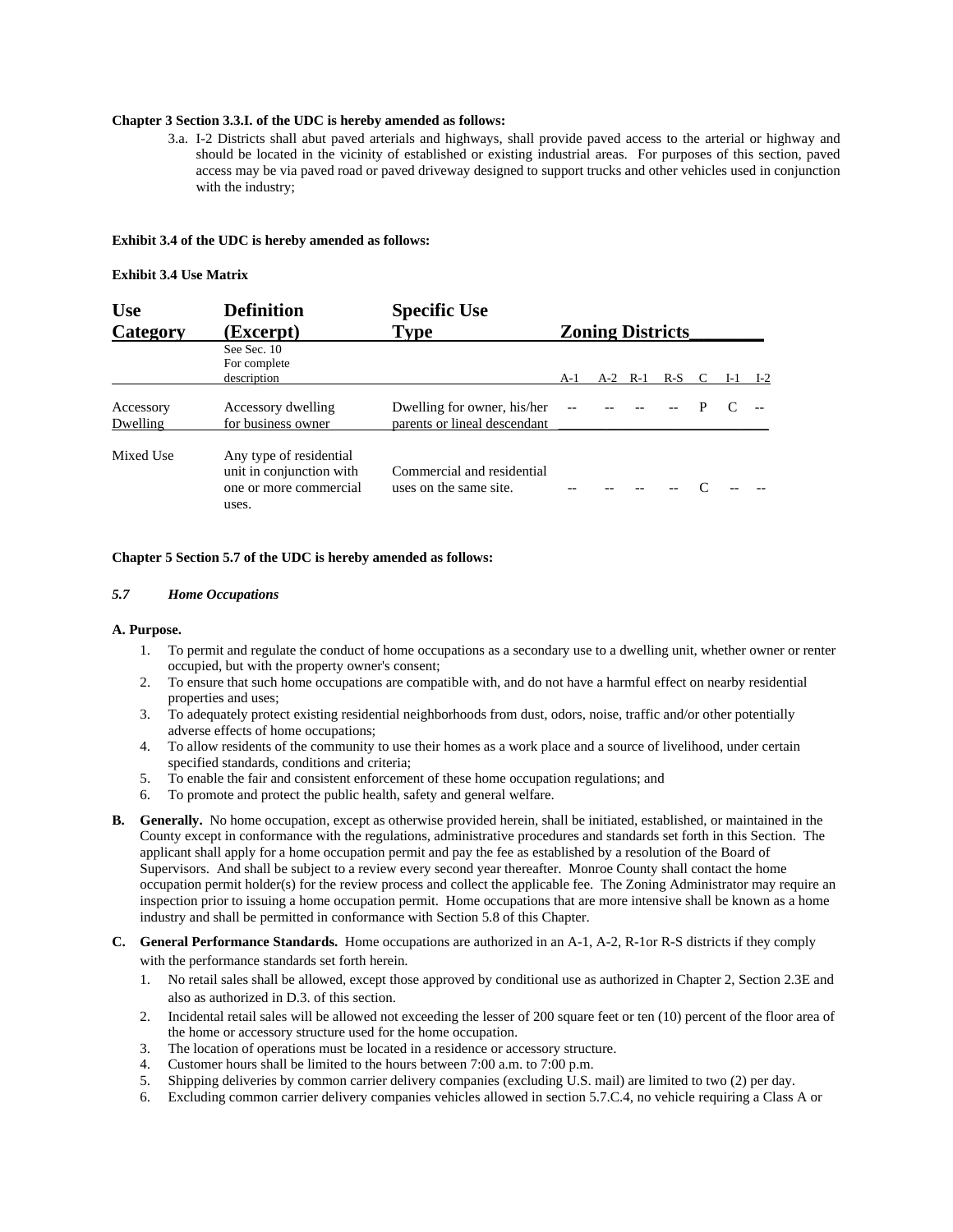Class B operator license by the State of Iowa shall be used in conjunction with a home occupation.

- 7. Up to three (3) non-resident on-site employees are allowed.
- 8. Home Occupations shall only be operated by a full-time resident of the property.
- 9. The home in which the occupation occurs shall maintain a residential appearance. The outside appearance of the residence shall not be modified to call attention to the home occupation. Home Occupations may be conducted in an accessory building on the premises.
- 10. No outdoor storage of materials or equipment used in the home occupation shall be permitted.
- 11. Home Occupations shall not include the use or storage of tractor-trailers, semi-trucks or heavy equipment such as construction equipment.
- 12. Signage shall comply with the provisions of Chapter 7 of this Code.
- 13. Noise levels from the home occupation, shall not exceed a level generally accepted by that area.
- 14. The applicant for a home occupation shall demonstrate that public facilities and utilities are adequate to safely accommodate the home occupation and will be inspected and permitted, if required, by the County Sanitarian.
- 15. Off-street parking spaces shall be provided as required for the residential use, plus one (1) space for each allowed employee and one space for each client allowed to visit at a given time.
- 16. Storage of dangerous, combustible or volatile materials used in conjunction with the home occupation shall not be permitted in residential dwellings.
- 17. Small animal grooming and training as a business is allowed, but boarding of animals is prohibited.
- 18. More than one (1) home occupation is allowed per property; however, the sum of the total area, signage, parking and employee limitations of the property shall not exceed the limitations set by this Code for a single home occupation.
- **D. A-1 and A-2 District Performance Standards.** The following home occupation criteria apply within A-1 and A-2 districts in addition to the general performance standards in section 5.7.C.
	- 1. Client Vehicle Limitation. No more than an average of three (3) client vehicles at a time with a maximum of eight (8) visits per day.
	- 2. The maximum area for a home occupation is two thousand five hundred (2,500) square feet. (Note: If the applicant requests square footage greater than two thousand five hundred (2,500) square feet, the applicant shall apply for a variance as outlined in Chapter 2.)
	- 3. Retail sales of goods produced on the premises may be authorized through the conditional use permit process as authorized in Chapter 2, Section 2.3.E and shall also be subject to the following criteria:
		- a. The site shall abut directly on a paved road;
		- b. The site shall have direct access on a paved road;
		- c. On-site parking areas and driveways shall be paved or gravel and treated to control dust if the areas are adjacent to an off-site residence or R-1 zoning district.
		- d. Adequate sanitary facilities shall be provided to satisfactorily support all authorized employees and customers as permitted and inspected by the County Sanitarian.
		- e. All required federal, state and local licenses and permits shall be secured and maintained.
- **E. R-1 and R-S District Performance Standards.** The following home occupation criteria apply within R-1 or R-S districts in addition to the general performance standards in section 5.7.C.
	- 1. Client Vehicle Limitation. No more than an average of two (2) client vehicles at a time with an average of five (5) client visits per day.
	- 2. The maximum area in R-1 or R-S district is two thousand five hundred (2,500) square feet. In the R-1 or R-S district no increase in size shall be permitted under any circumstances.
	- 3. Home Occupations shall not include the use or storage of tractor-trailers, semi-trucks or heavy equipment such as construction equipment.
- **F. Exempt Home Occupations.** The following home occupations shall be subject to all applicable home occupation regulations and standards of this Section, but shall not be required to obtain a home occupation permit, if all persons engaged in such activities live on the property and the following conditions are met:
	- 1. artists, sculptors, composers not selling their artistic product to the public on the premises;
	- 2. craft work, such as jewelry-making and pottery with no sales permitted on the premises;
	- 3. home offices with no client visits to the home permitted;
	- 4. telephone answering and message services without non-resident employees.
	- day care for five (5) or fewer children, other than the occupants' own children.
- **G. Non-Conforming Home Occupations.** All existing home occupations which are either expressly prohibited or which are not in conformity with Chapter 4 of this Code shall be removed or modified to become conforming.
- **H. Unsafe Home Occupations.** If in the opinion of the Zoning Administrator, any home occupation has become dangerous or unsafe, or presents a safety hazard to the public, pedestrians or motorists, or presents a safety hazard to adjacent or nearby properties, residents or businesses, the Zoning Administrator shall issue an order to the dwelling owner and/or tenant on the property on which the home occupation is being undertaken directing that the home occupation be immediately made safe or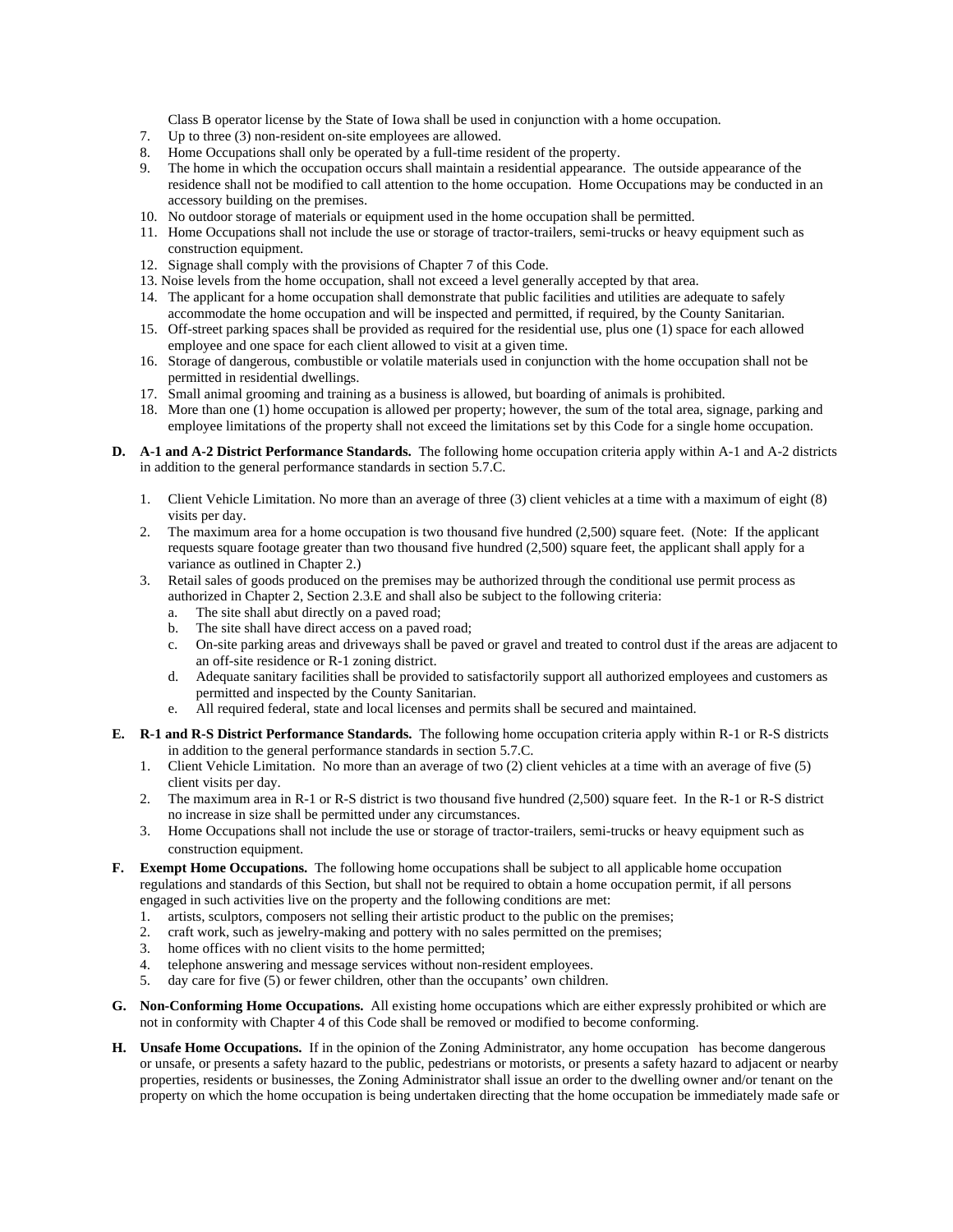be terminated. The property owner and/or tenant shall be responsible for taking the necessary corrective steps or measures, but in the event of a failure to do so by the owner and/or tenant, after notice and a reasonable period of time, the Zoning Administrator shall take any action to make the home occupation and dwelling safe. Costs incurred by the Zoning Administrator, if forced to take enforcement actions, shall be borne by the property owner and, shall be treated as a zoning violation pursuant to Chapter 9 of this Code.

# **Chapter 5 Section 5.8 of the UDC is hereby amended:**

# *5.8 Home Industry*

- **A. Purpose.**
	- 1. To permit and regulate the conduct of home industry as a secondary use to a dwelling unit, owner, or renter occupied;
	- 2. To ensure that such home industries are compatible with, and do not have a harmful effect on, nearby residential properties and uses;
	- 3. To adequately protect existing residential neighborhoods from dust, odors, noise, traffic and/or other potentially adverse effects of home industries;
	- 4. To allow residents of the community to use their homes as a work place and a source of livelihood, under certain specified standards, conditions and criteria;
	- 5. To enable the fair and consistent enforcement of these home industry regulations; and
	- 6. To promote and protect the public health, safety and general welfare.
- **B. Generally.** No home industry, except as otherwise provided herein, shall be initiated, established or maintained in the County except in conformance with the regulations, administrative procedures and standards set forth in this Section. The applicant shall apply for a home industry permit and pay the fee as established by a resolution of the Board of Supervisors. And shall be subject to a review every second year thereafter. Monroe County shall contact the home industry permit holder(s) for the review process and collect the applicable fee. The Zoning Administrator may require an inspection prior to issuing a home industry permit.
- **C. Performance Standards.** Home industries are authorized in the A-1 and A-2 districts if they comply with the performance standards set forth herein.
	- 1. The minimum parcel size shall be five (5) acres unless the home industry was previously permitted as a legal and lawful home industry on a smaller parcel.
	- 2. The location must be located in a residence or accessory structure.
	- 3. In A-1 and A-2 districts, limitation of an average of five (5) client vehicles at a time with a maximum of ten (10) client visits per day.
	- 4. Customer hours shall be limited to the hours between 6:00 a.m. to 9:00 p.m.
	- 5. Shipping deliveries by common carrier delivery companies (excluding  $\dot{U}$ .S. mail) are limited to three (3) per day.
	- 6. Excluding common carrier delivery company's vehicles allowed in section 5.8.C.5, no vehicle requiring a Class A operator license by the State of Iowa shall be used in conjunction with a home industry.
	- 7. The maximum area for a home industry is three thousand (3,000) square feet.
	- 8. Up to six (6) non-resident on-site employees are allowed.<br>9. Home industries shall sales in the employees are allowed.
	- Home industries shall only be operated by a full-time resident of the property.
	- 10. The home in which the home industry occurs shall maintain a residential appearance. The outside appearance of the residence may not be modified to call attention to the home industry. Home industries may be conducted in an accessory building on the premises.
	- 11. No outdoor storage of materials or equipment used in the home industry shall be permitted except in conformance with the following standards:
		- a. For contractors' shops or small equipment and vehicle repair outdoor storage of up to two (2) operable vehicles with valid license and registration is allowed, provided that they are parked behind the front building line. Up to two (2) additional vehicles or pieces of small equipment may be stored outside subject to the Zoning Administrator's approval of a site plan showing that the storage area for all vehicles used in conjunction with the home industry is behind the front building line and is screened from view from the street and from adjacent residences.
		- b. Products produced in the home industry may be stored behind the structure used for the home industry provided that the storage area shall be screened by solid or opaque screening. The screening shall be approved by the Monroe County Zoning Administrator.
	- 12. Signage shall comply with the provisions of Chapter 7 of this Code.
	- 13. The applicant for a home industry shall demonstrate that public facilities and utilities are adequate to safely accommodate the home industry and shall be inspected and permitted, if required, by the County Sanitarian.
	- 14. Off-street parking spaces shall be provided as required for the residential use, plus one (1) space for each allowed employee and one (1) space for each client allowed to visit at a given time.
	- 15. Storage of dangerous, combustible or volatile materials used in conjunction with the home industry shall not be permitted in residential dwellings.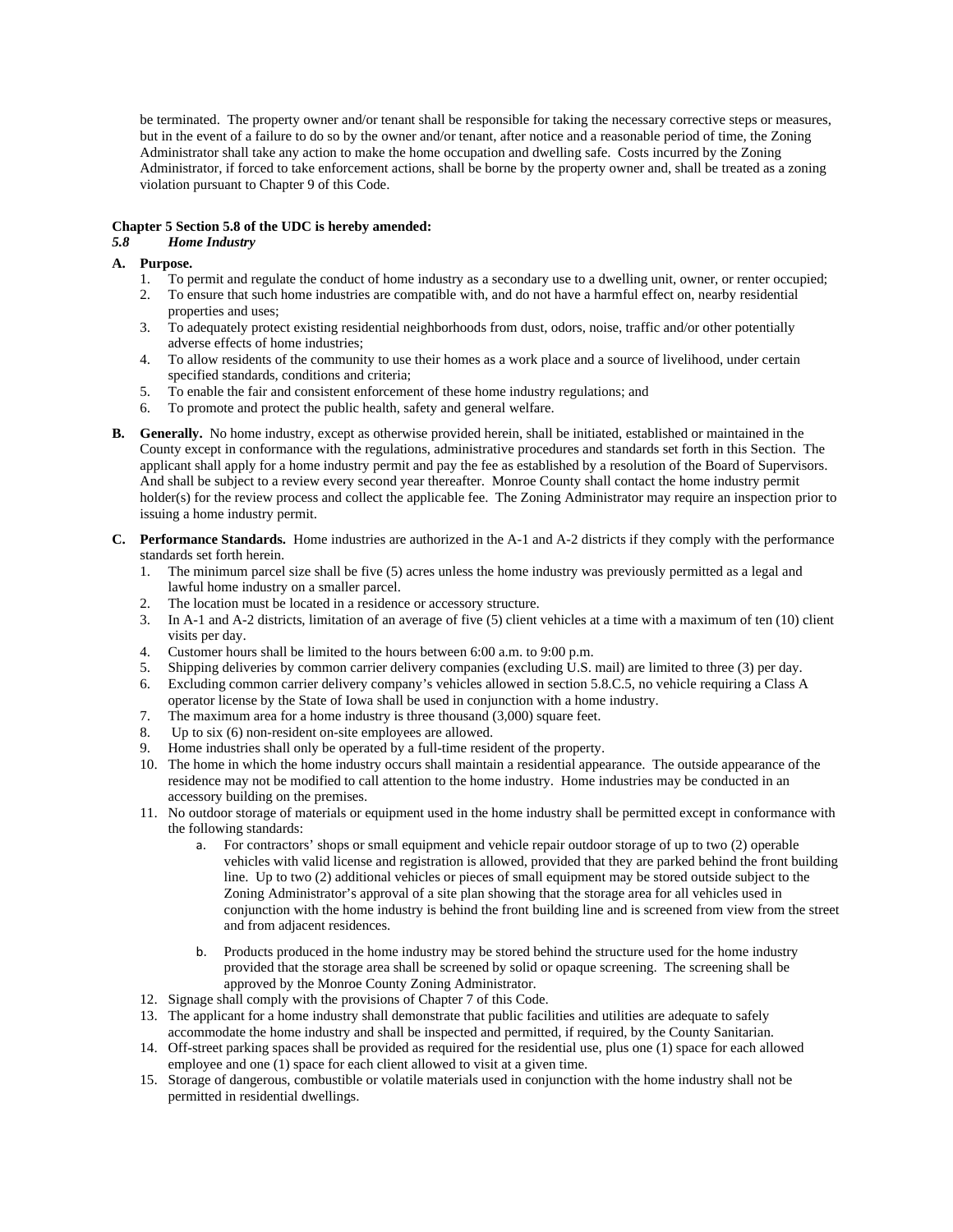- 16. Noise level from the home industry shall not exceed a level generally accepted by that area.
- 17. More than one (1) home industry is allowed per property; however, the sum of the total area, signage, parking and employee limitations of the property shall not exceed the limitations set by the Code for a single home industry.
- 18. Home industries involving the raising, boarding or treatment of animals are allowed.
- **D. Non-Conforming Home Industries.** All existing home industries which are either expressly prohibited or which are not in conformity with Chapter 4 of this Code shall be removed or modified to become conforming.
- **D.Unsafe Home Industries.** Any home industry that has become dangerous or unsafe, or presents a safety hazard to the public, pedestrians or motorists, or presents a safety hazard to adjacent or nearby properties, residents or businesses, the Zoning Administrator shall issue an order to the dwelling owner and/or tenant on the property on which the home industry is being undertaken, directing that the home industry be immediately made safe or be terminated. The property owner and/or tenant shall be responsible for taking the necessary corrective steps or measures, but in the event of a failure to do so by the owner and/or tenant, after notice and a reasonable period of time, the Zoning Administrator shall take any action to make the home industry and dwelling safe. Costs incurred by the Zoning Administrator, if forced to take enforcement actions, shall be borne by the property owners and shall be treated as a zoning violation pursuant to Chapter 9 of this Code.

# **Exhibit 3.4 of the UDC is hereby amended as follows:**

# **Exhibit 3.4 Use Matrix**

| <b>Use</b><br>Category | <b>Definition</b><br>(Excerpt)<br>See Sec. 10<br>For complete | <b>Specific Use</b><br><b>Type</b> | <b>Zoning Districts</b> |       |       |       |  |     |       |  |
|------------------------|---------------------------------------------------------------|------------------------------------|-------------------------|-------|-------|-------|--|-----|-------|--|
|                        | description                                                   |                                    | A-1                     | $A-2$ | $R-1$ | $R-S$ |  | I-1 | $I-2$ |  |
| <b>Schools</b>         | Schools at the                                                | <b>Boarding School</b>             | $- -$                   |       | $-$   |       |  |     |       |  |
|                        | Pre-primary,                                                  | Nursery or Pre-School              |                         |       |       |       |  |     |       |  |
|                        | Primary, Elementary                                           | Dance/Art/Music School             |                         |       |       |       |  |     |       |  |
|                        | Middle, Junior High,                                          | <b>Elementary Schools</b>          |                         |       |       |       |  |     |       |  |
|                        | High School, Colleges                                         | Private Schools                    |                         |       |       |       |  |     |       |  |
|                        | And vocational schools;                                       | Secondary Schools                  |                         |       |       |       |  |     |       |  |
|                        | Other schools of instruction.                                 | All Other Schools                  |                         |       |       |       |  |     |       |  |
|                        |                                                               | Vocational Technical Schools --    |                         |       |       |       |  |     |       |  |

**Chapter 5: Supplementary Conditions for Specific Uses is hereby amended as follows:** 

**Add the following new Section 5.25 Private Schools, to the UDC** 

**A. Applicability**. All private schools shall be authorized subject to the Conditional Use permit requirements established in Section 2.3.E and the requirements of this section and any other applicable codes, regulations and policies adopted by the County, State or Federal Government.

**B. Purpose:** The purpose of this section is to establish appropriate conditions for the establishment or expansion of private schools within the un-incorporated area of Monroe County to protect the public health, safety and welfare of all residents.

**C. Performance Standards:** Private schools are authorized if they comply with the performance standards set forth herein and all requirements established in the Conditional Use Permit.

- 1. **Compliance with applicable state standards.** Compliance with applicable state standards is required. With the exception of fire standards, review of the validity of a conditional use permit based on compliance with state standards will be invoked only upon request of the applicable state agency.
- 2. **Maximum Enrollment.** The conditional use permit shall establish the maximum student enrollment. Maximum enrollment may be based on building capacity, transportation system capacity or other pertinent factors as determined by the County.
- 3. **Location Criteria.**
	- a. Schools located on an unpaved road shall allow an enrollment of no more than fifty (50) students and shall be located within two (2) miles from a minor collector or greater.
	- b. Schools with a maximum enrollment of more than fifty (50) students shall be located on hard surface and within a ten (10) minute driving response time of fire and hospital or first responder's medical service.
- 4. **Building Criteria.**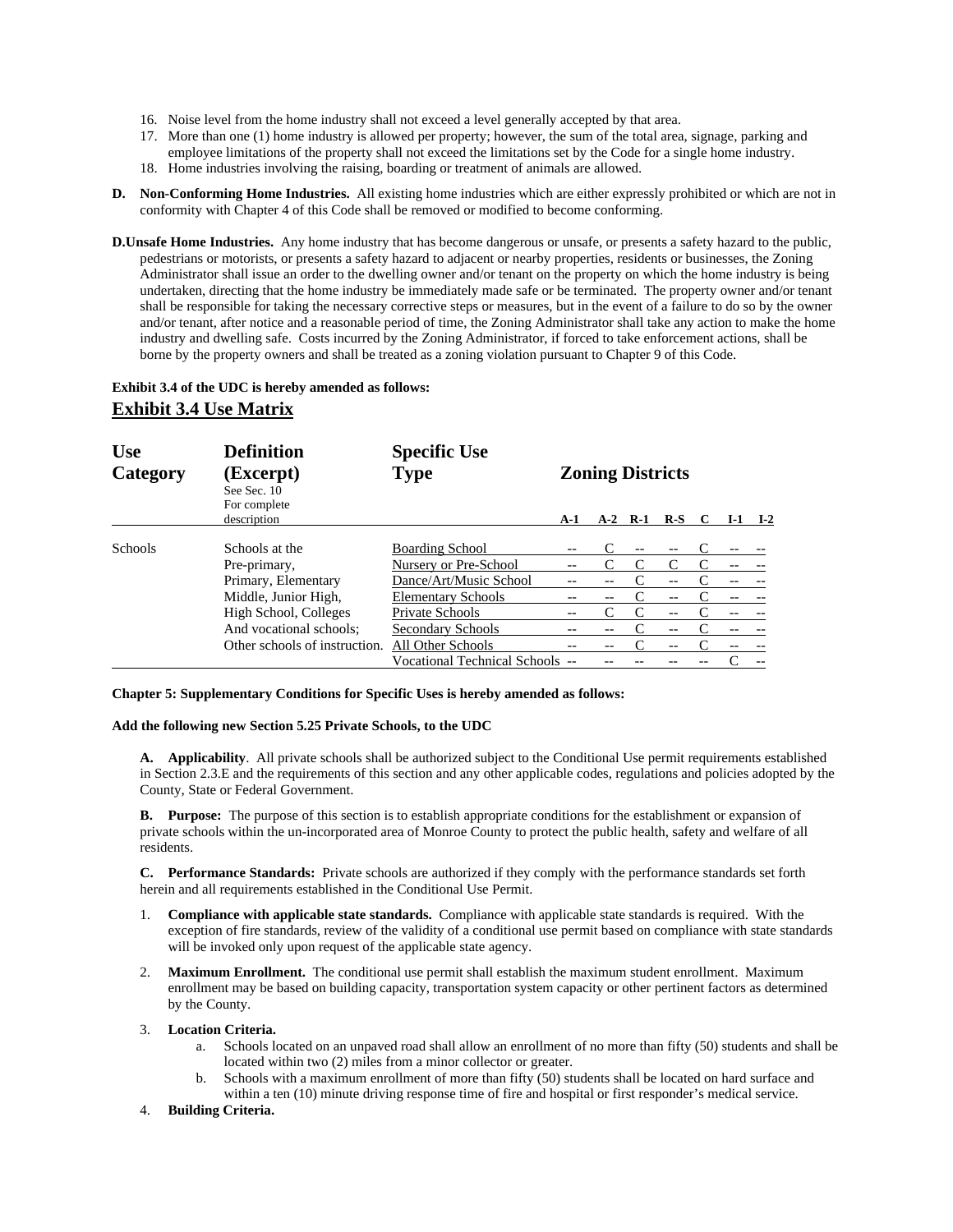- a. The minimum floor area in classrooms shall be thirty-five (35) square feet per student at maximum enrollment.
- b. The school shall provide indoor bathrooms connected to a potable water supply and a septic system approved and permitted by the County Sanitarian, a community sewer system or a centralized sewer system. Said water supply and wastewater system shall have the capacity to serve the maximum number of authorized students and staff.
- c. The building shall comply with state fire standards for schools.

# **5. Site Development Criteria.**

- a. The minimum parcel size shall be two (2) acres.
- b. Buildings shall be set back at least one hundred (100) feet from all property lines.
- c. Separate access/driveway approved by the County Engineer shall be provided for each school.
- d. Surfaces for each access/driveway shall be gravel or other durable surface as approved by the County Engineer.
- e. Vehicle use areas and parking shall accommodate anticipated traffic and parking demands on the site based on maximum enrollment as demonstrated by the applicant.
- f. The application shall describe the mode of transportation and anticipated need for parking and queues (lines) of vehicles used for picking up and dropping off students.
- g. If horses or other animals are used to transport students, the applicant will show facilities shall be provided to accommodate animals that will remain on site.
- h. The site shall designate an area of at least one-half acre that will be reserved for outdoor recreation and physical education. This area shall not include any required vehicle use area.

### **6. Off-Site Improvements.**

The applicant shall pay for school warning signs to be posted on adjacent road(s) as required by the County Engineer.

## **Chapter 10 Section 10.2 of the UDC is hereby amended to add or amend the following definitions:**

**Abut**: Immediately next to or sharing common property ownership or easement boundaries.

 **Arterial Street or Arterial:** A primary street or highway that provides access through Monroe County to abutting counties. Arterial streets include all state maintained highways and other streets designated as arterial streets on a functional street classification map adopted by the County.

**Collector Street:** A primary street that carries moderate amounts of traffic as designated on a functional street classification map adopted by the County.

**Common Carrier Delivery Company:** A company primarily engaged in shipping packages deliveries, including FedEx, UPS, DSL or similar package delivery service, but not including individuals or companies primarily engaged in shipping bulk goods by tractor trailer or other large truck.

**Incidental Retail:** Sales of goods that is secondary to the primary service or activity of a home occupation or industry in terms of area and income generation.

**Large Equipment/Vehicle Repair:** The repair of any motorized vehicle or piece of equipment weighing in excess of **1000** lbs.

**Lineal Descendant:** A lineal descendant refers to a blood relative in the direct line of descent. The children, grandchildren, great-grandchildren, etc. of a person.

**Major Collector Street:** A primary street that carries moderate to high volumes of traffic as designated on a functional street classification map adopted by the County.

**Minor Collector Street:** A primary street that carries light to moderate amounts of traffic as designated on a functional street classification map adopted by the County.

**Mixed Use**: Any development that includes both residential and commercial uses on a single site, excluding home occupations and home industries.

**Small Equipment/Vehicle Repair:** The repair of any motorized vehicle or piece of equipment weighing less than **1000** lbs.

**Opaque screening:** Screening that is opaque (solid) from the ground to a height of at least six feet provided that they do not conflict with the required sight triangle and are not in the right of way. An opaque screen is intended to exclude all visual contact between uses and to create a strong impression of spatial separation.

Paved Road: A road constructed with cement concrete or asphaltic concrete.